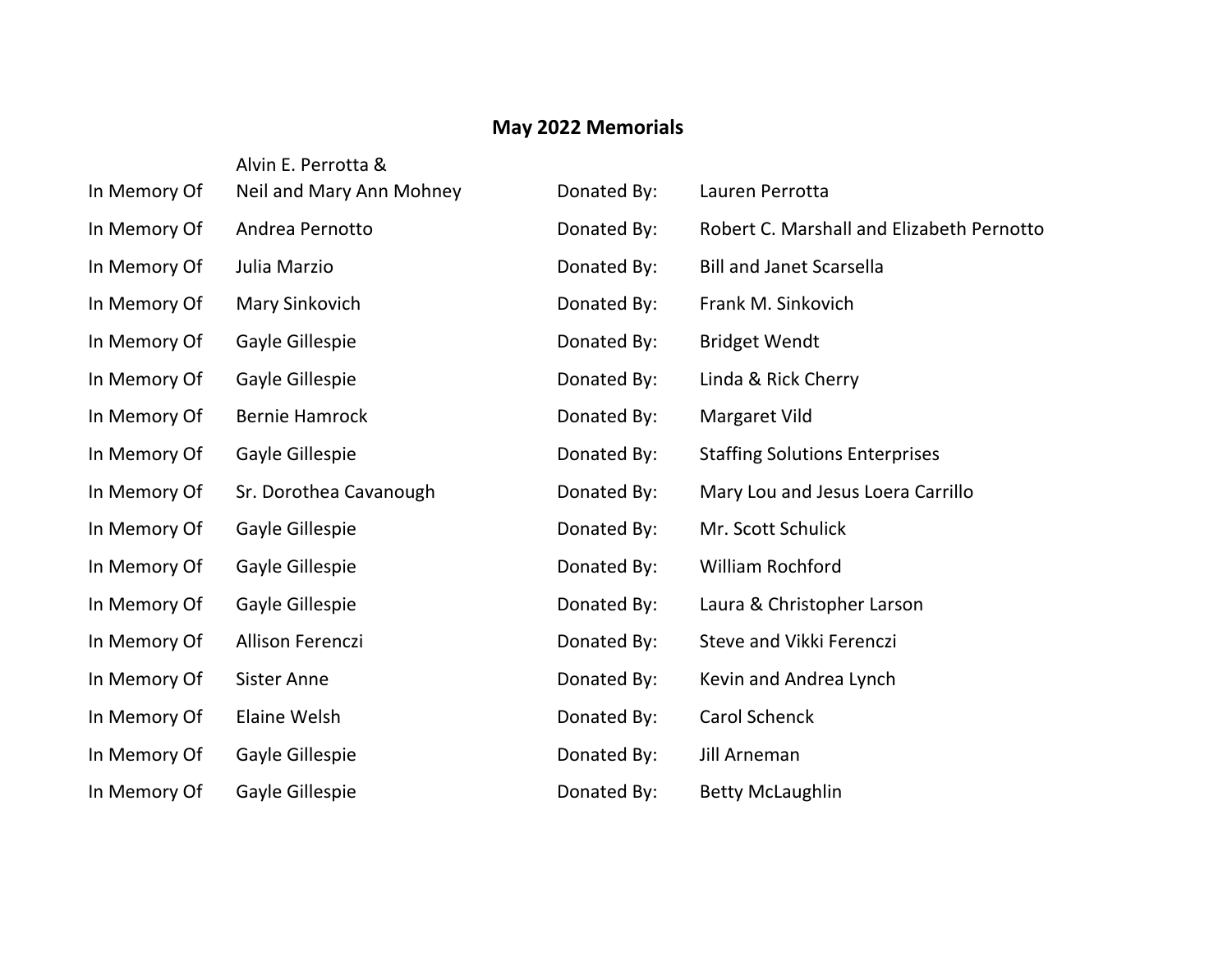| In Memory Of | Gayle Gillespie            | Donated By: | Richard & Mary Beth Rezek          |
|--------------|----------------------------|-------------|------------------------------------|
| In Memory Of | Gayle Gillespie            | Donated By: | Joan Bannon                        |
| In Memory Of | Gayle Gillespie            | Donated By: | Dominic and Carol Vechiarelli      |
| In Memory Of | Gayle Gillespie            | Donated By: | Carl James                         |
| In Memory Of | <b>Elaine Welsh</b>        | Donated By: | Marie Hogan                        |
| In Memory Of | Gayle Gillespie            | Donated By: | <b>Christine Duckworth</b>         |
| In Memory Of | Elaine M. Welsh            | Donated By: | Susan Dudzik                       |
| In Memory Of | Sr. Therese Ann Rich       | Donated By: | <b>Steve and Rosemary Yaniglos</b> |
| In Memory Of | <b>Elaine Welsh</b>        | Donated By: | Ken and Kathy Dimoff               |
| In Memory Of | <b>Elaine Welsh</b>        | Donated By: | Michael & Frieda Casey             |
| In Memory Of | Elaine Welsh and Jim Doran | Donated By: | Tom and Mary Rita Carney           |
| In Memory Of | Gayle Gillespie            | Donated By: | Geri Gaynor                        |
| In Memory Of | Gayle Gillespie            | Donated By: | Atty. and Mrs. Alfred Fleming      |
| In Memory Of | Gayle Gillespie            | Donated By: | Theresa Ungaro                     |
| In Memory Of | Gayle Gillespie            | Donated By: | Marshall and Mary Judith Wexler    |
| In Memory Of | Gayle Gillespie            | Donated By: | Dr. and Mrs. John Bleacher         |
| In Memory Of | Elaine Welsh               | Donated By: | Kathleen Coate-Ortiz               |
| In Memory Of | Gayle Gillespie            | Donated By: | Mary Ann Marsco                    |
| In Memory Of | Gayle Gillespie            | Donated By: | Mary Jane & James Barnett          |